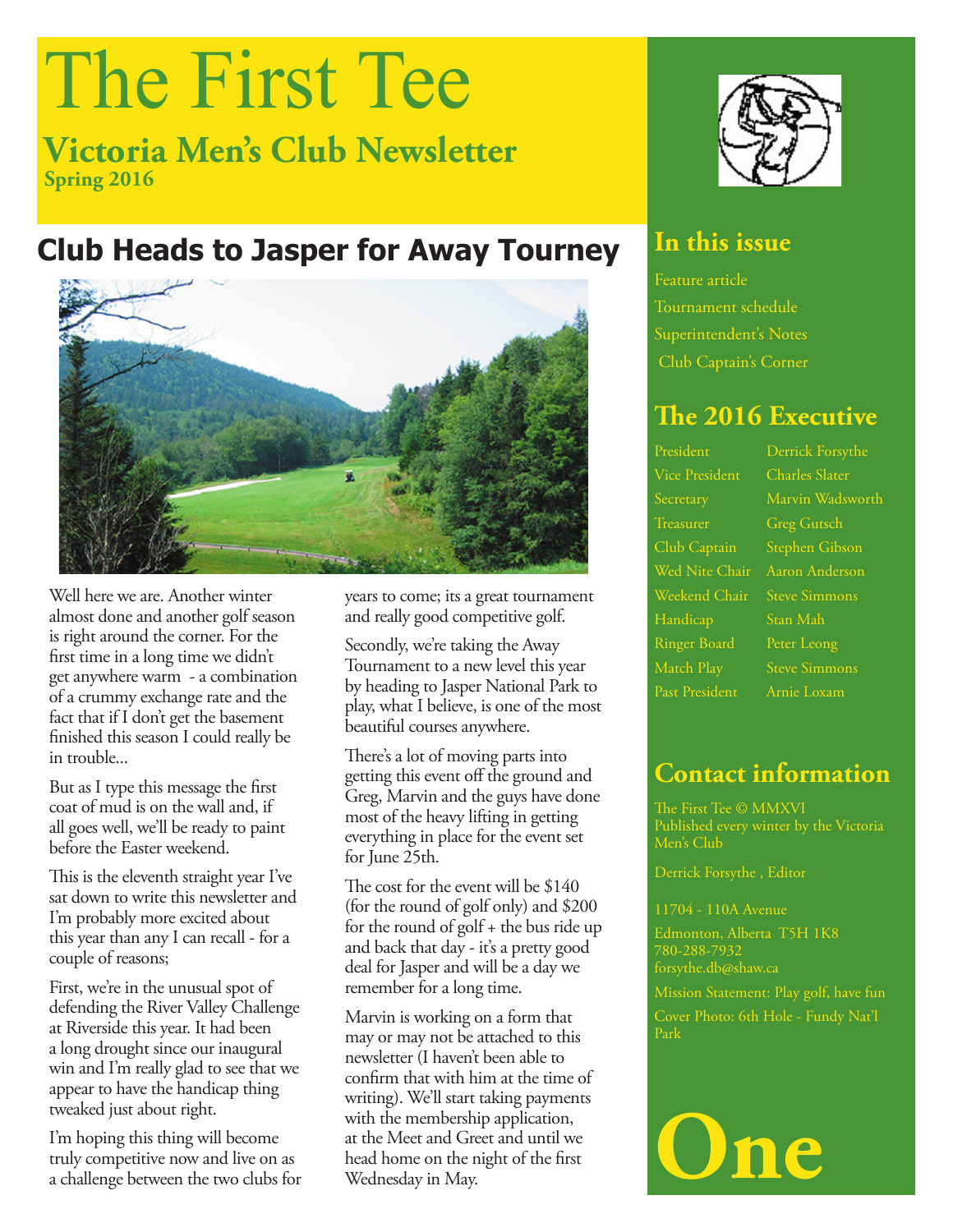## *Did you know?*

**We have more new trees up by the green on the 4th hole**

I'm also interested to see what the city is going to do with the course layout on the 4th hole.

Many of you will have noticed a bunch of new trees have been planted on the left hand side of the hole up by the green initially I thought it was because the tees would be shifting to the right looking from tee to green. It now looks like they won't be doing that this year; or at least not so far as I know so far. The next River Valley Advisory Committee meeting is 24 March - I'll pass along what I find out at the meet and greet in April.

One of the other things we'll talk about in April is a proposed local rule for the club we're trying for the 2016 season - a modified Lift, Clean and Place rule.

I don't want to steal anyone's thunder there's more on this later on - suffice it to say the Exec talked over this point for a long time while enjoying some awesome Thai food at Chilie's place on Whyte (you all should get there by the way, the food is awesome).

I think, in the end, the change as written strikes a pretty good balance for our course that often times rewards a shot in a rough while penalizing a good drive. We'll review how it went in September at the Club Final and AGM.

We also spent some time, again, trying to crack the nut on slow play, so here is my annual plug to ask everyone this year to embrace the principles of ready golf so that we can keep the club moving on Wednesday nights and during our weekend tournaments. The upside is the sooner we get off the course the sooner we can get upstairs and enjoy some social libations and snacks.

Speaking of change the city has decided it can do a better job of running the driving range than Kevin and Matte we'll see how that goes... I'm not holding my breath that is going to make things better. It will mean the end of the free warm up balls the morning of the Club Championship.

The Culina guys are back for another season. I talked with Matte last month and he indicated the city was working with Brad, the owner, to tweak the menu to better reflect the audience.

This will be the year rubber hits the road for these guys - I'd better see a club sandwich on the menu this season or someone's gonna be in big trouble...

The Dogwood Cafe is open this winter for brunch on Saturdays and Sundays. Brad is in his wheel house catering to the bearded skinny jean set.

Nic and I went there for brunch once and the food was pretty good - the place

*Next to the Away Tournament this is one of the best golf deals you'll fi nd - and it's for a great cause...*

*(MADD tournament held at MADD tournament held at the Links at Spruce Grove)*

doesn't look much like a clubhouse, but the food was good and the prices were reasonable.

Finally I want to make a plug to everyone planning on coming back this year to make time in your schedule to play in the MADD tournament this summer.

Next to the Away Tournament this is one of the best golf deals you'll find - and it's for a great cause. Breakfast, golf, a dinner afterwards, prizes and a silent auction; all for about \$175 +/-. Give it some serious thought year guys.

That's it for me fellas, see you at the meet and greet in April.

Derrick.

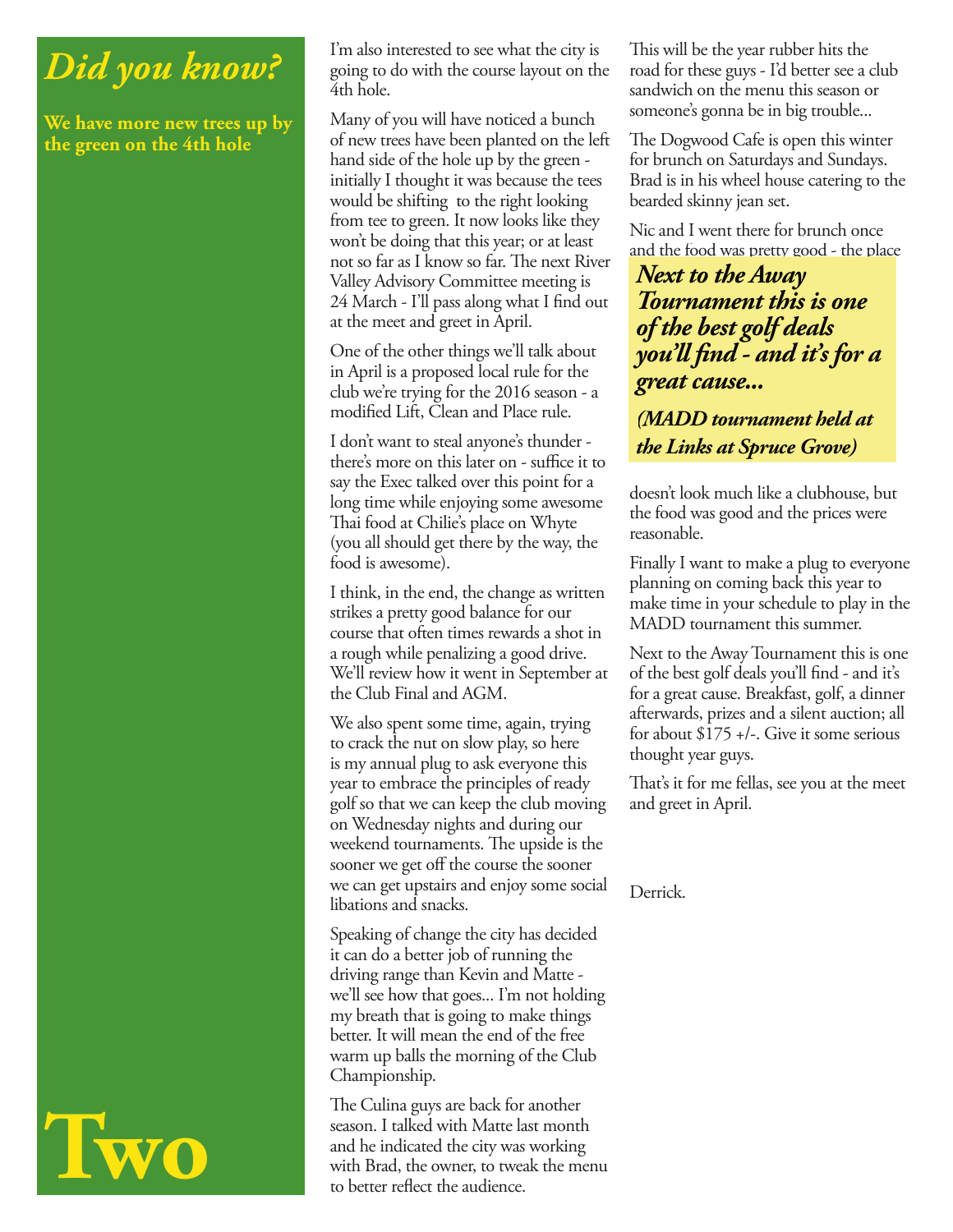#### The 2016 Tournament Schedule New challenges and old favourites

| Event                        | Date          | Time              | <b>Notes</b>                                                    |
|------------------------------|---------------|-------------------|-----------------------------------------------------------------|
| Rd 1&3 Interclub<br>Oualifer | Wed May 11,18 | $2:30-5:00$ pm    | Rain or Shine - best 2 of 3 scores<br>determines Interclub team |
| Kickoff Tournament           | Sun May 15    | $7:30$ am         | All members invited (also rd 2 IQ)                              |
| Jim Mahar                    | Sun Jun 5     | $7:30 \text{ am}$ |                                                                 |
| Johnny Aitkin                | Wed Jun 22    | $2:30-5:00$ pm    |                                                                 |
| Away Tournament              | Sat Jun 25    | 11:00 am          | <b>JASPER PARK LODGE</b>                                        |
| Mid Season Classic           | Sun Jul 10    | 7:30 am           |                                                                 |
| <b>RVC</b>                   | Sun, Jul 17   | $7:30 \text{ am}$ | Dinner to follow - at Riverside                                 |
| Tombstone                    | Sun, Jul 24   | 7:30 am           | Dinner to follow                                                |
| President's Choice           | Sun, Aug 14   | $7:30 \text{ am}$ | Modified Stableford Scoring                                     |
| Rd 1 Club Championship       | Sat, Aug 20   | $7:30 \text{ am}$ |                                                                 |
| Rd 2 Club Championship       | Sun, Aug 21   | $7:30$ am         | Dinner to follow                                                |
| Champion's Cup               | Sat, Sep 11   | $8:30 \text{ am}$ | Dinner to follow -steak and beans                               |
| Club Final                   | Sun, Sep 27   | $9:00 \text{ am}$ | Dinner to Follow - AGM                                          |
|                              |               |                   |                                                                 |

#### New Lift, Clean & Place Rule Coming to VMC New Rule responds to chronically wet fairways

Like slow play, the condition of our fairways continues to be a source of constant conversation; and we go back and forth on it almost as much as we do the cricket pitch (a reminder the pitch IS, in fact OB).

This winter the Executive agreed to implement a new local lift, clean & place rule for the 2016 season withteh exception of the Club Championship (unless, of course it's - you know really raining that weekend).

The rule states: "If your balkl comes" to rest on the fairway of the hole you are playing with enough dirt on the ball to affect your next shot  $$ *and at least one member of your group confi rms there is dirt on your ball* - you are eligible to gain relief as follows:

• place a tee directly behind yoru ball;

• clean the ball and replace it back in the same spot - even if that spot is a bad lie like a divot; then

• play your next shot

This is essentially a variation of the sand trap rule the Club put in place a few years back to address (a) the lack

of maintaenance resources at Vic, and (b) the appaling lack of knowledge/ etiquitte displayed by an increasing number of people who view golf as their personal Bud Lite experience...

This rule is NOT intended to improve your lie every time you manage to find a fairway, but we've all hit a great shot in the fairway (especially off the tee) on a day when there's been no rain and when we walk up to our ball there's a huge glob of black dirt resting on the ball.

So we're expecting everyone to call this rule sparingly, and if we find this is slowing play, we'll remove it as an option available to members.

> We will have a firmal review/ discussion at the AGM in September.

For this year the Exec asks that everyone keep an open mind as we seek to keep the game enjoyable for everyone.

Thanks guys.

# *Did you know?*

**The Away Tournament is headed to Jasper** 

**Th ree**